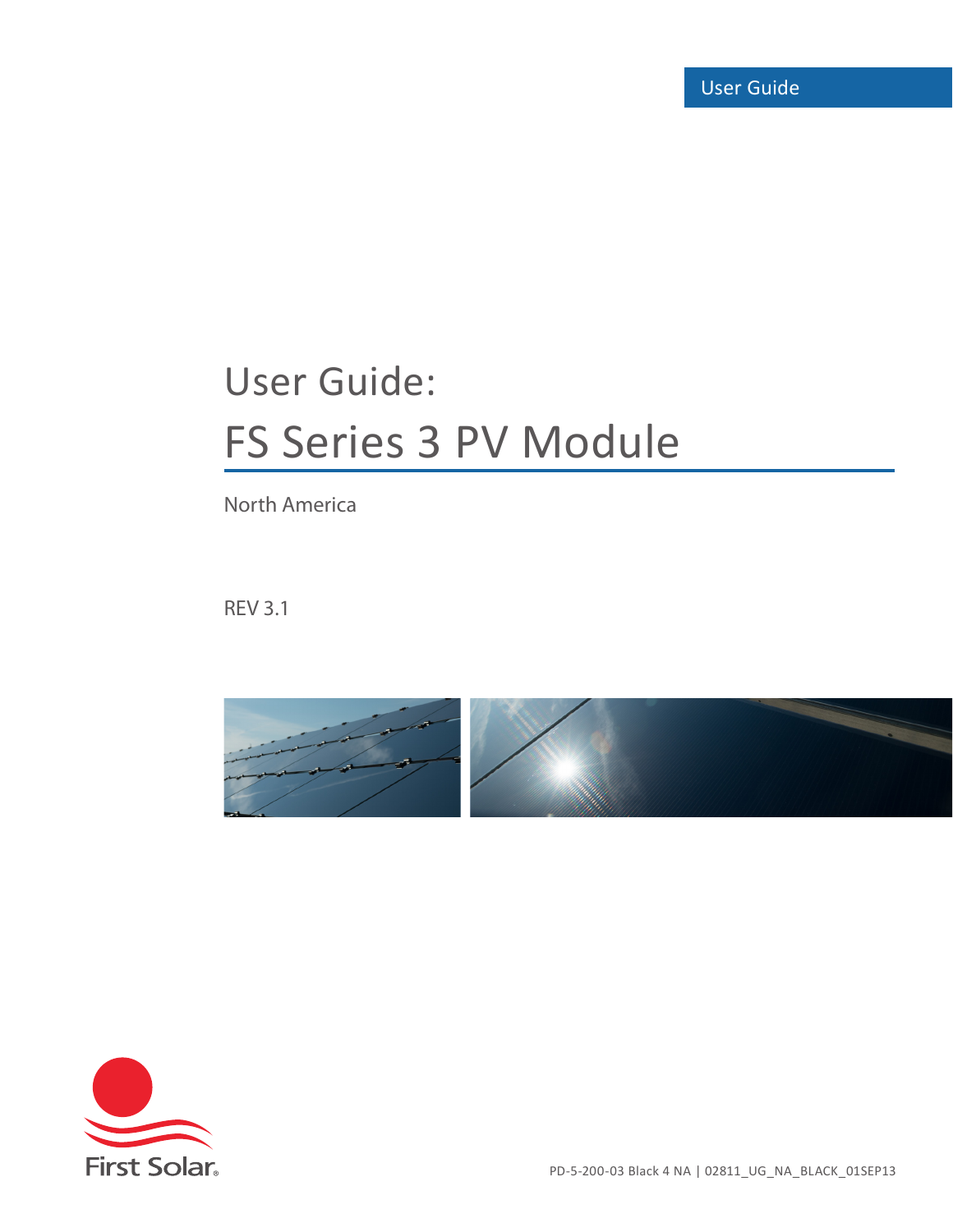## **Table of Contents**

| $\mathbf{1}$   |     |  |  |  |  |  |
|----------------|-----|--|--|--|--|--|
|                | 1.1 |  |  |  |  |  |
|                | 1.2 |  |  |  |  |  |
|                | 1.3 |  |  |  |  |  |
| $\overline{2}$ |     |  |  |  |  |  |
| 3              |     |  |  |  |  |  |
|                | 3.1 |  |  |  |  |  |
| $\overline{4}$ |     |  |  |  |  |  |
|                | 4.1 |  |  |  |  |  |
|                | 4.2 |  |  |  |  |  |
|                | 4.3 |  |  |  |  |  |
|                | 4.4 |  |  |  |  |  |
| 5              |     |  |  |  |  |  |
| 6              |     |  |  |  |  |  |
| $\overline{7}$ |     |  |  |  |  |  |
| 8              |     |  |  |  |  |  |
| 9              |     |  |  |  |  |  |
| 10             |     |  |  |  |  |  |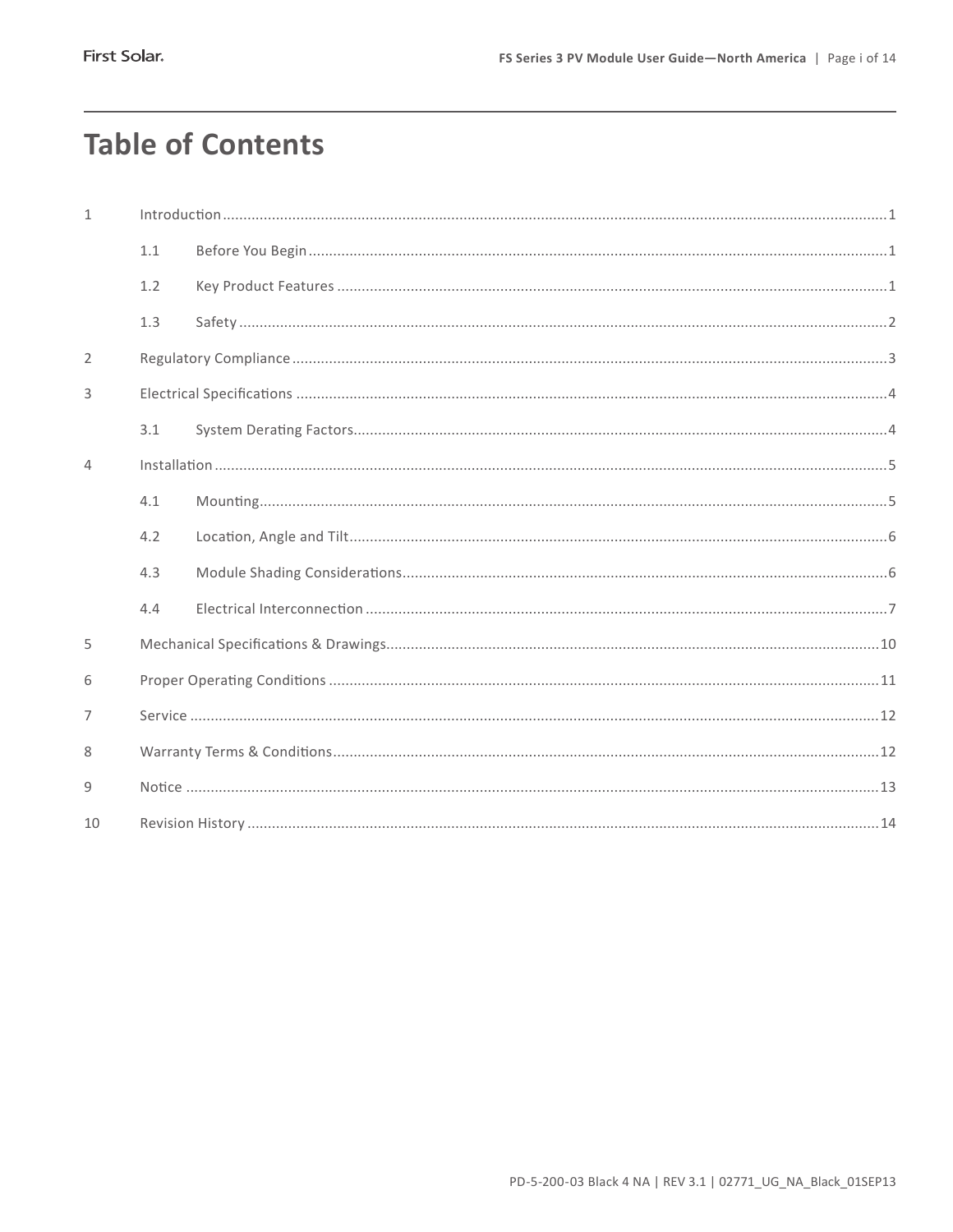## **1 Introduction**

First Solar Series 3 PV and Series 3 Black Modules are manufactured in state-of-the-art facilities using a highly innovative process that rapidly deposits thin films of semiconductor on glass. The modules have been designed to have a long operating life and high energy yield—if installed, operated, and serviced in accordance with the instructions in this User Guide as well as in the System Design and Application Document (PD-2-303). First Solar Series 3 and Series 3 Black PV Modules are fully compatible with one another. This User Guide covers both First Solar Series 3 and Series 3 Black PV Modules.

### 1.1 Before You Begin

This document provides guidelines and information on First Solar FS Series 3 and Series 3 Black PV Modules for system designers, installers, and maintenance personnel. Read this User Guide thoroughly before beginning any work related to the installation, operation, or maintenance of the First Solar Series 3 and Series 3 Black PV Module. Only qualified personnel should install, operate, or maintain a PV module or system.

Failure to follow installation and handling instructions may result in injury.

Failure to maintain proper operating condition requirements for the modules will void the warranty (refer to First Solar FS Series Module Warranty Terms & Conditions PD-5-102).

This guide pertains to modules installed within North America only. If a module is being installed outside of North America, contact First Solar or visit www.firstsolar.com for the User Guide appropriate for other geographic areas.

Keep this User Guide for future reference.

Guidelines related to system construction are beyond the scope of this document and are not covered in this document.

### 1.2 Key Product Features

- High energy yields in real-world conditions.
- Size and weight that enables efficient handling and installation.
- Easy, quick-connect wiring for fast interconnection.
- Internationally recognized product certifications.
- • Ten-year limited material/workmanship and twenty-five year limited power output warranties as outlined in "First Solar FS Series Module Warranty Terms & Conditions" (PD-5-102).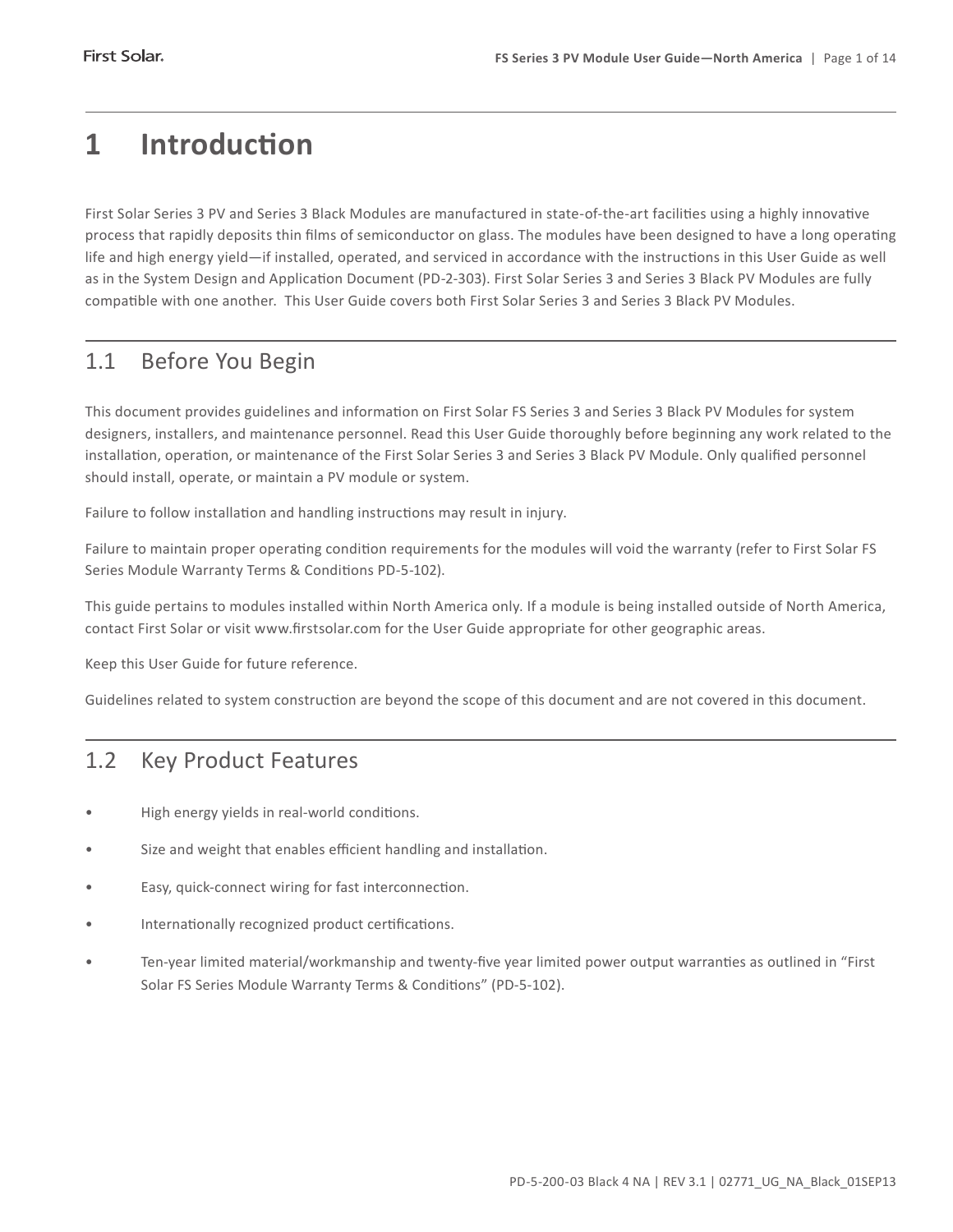### 1.3 Safety



**The FS Series 3 PV and Series 3 Black Modules may produce voltage in excess of 70 Volts DC (VDC) and current in excess of 2.2 Amps when exposed to sunlight.** *A single module could create a lethal shock hazard during hours of daylight***, including periods of low light levels. The danger increases as modules are connected together in series and/or parallel.**

**To avoid fire and/or injury due to ground fault and associated electrical hazards:** 

- Do not unplug PV module connections while under load. Do not disconnect the module connectors during **daylight hours unless the module is in an open circuit condition or all modules in series and parallel are covered with an opaque material, such as a tarp or blanket.**
- Repair or replace damaged wires immediately. Keep all array wiring out of reach of non-qualified **personnel.**
- Do not concentrate light on the module in an attempt to increase power output.
- Never allow the PV array open-circuit voltage to exceed 1000VDC under any condition.
- • **Replace broken modules immediately.**
- **Repair any ground faults immediately.**
- Do not work on modules or systems when the modules or wiring are wet.

**Reverse currents higher than the rated values for a First Solar module (reverse current overload), may result in module failure, including module breakage. Extreme and continuous reverse current overload conditions may cause a fire or create electrical shock hazards. To avoid reverse current overload:**

- Maintain equivalent voltage in parallel strings by installing an equal number of modules per string within **the same source circuit. Failure to install modules with balanced voltage in parallel strings can result in voltage imbalance.**
- Comply with all previously noted practices to prevent and repair ground faults.

**Wear safety glasses (ANSI Z87.1-2003) and cut-resistant gloves when working on non-interconnected modules or systems.**

**Wear electrically rated PPE when working on interconnected modules or system components.**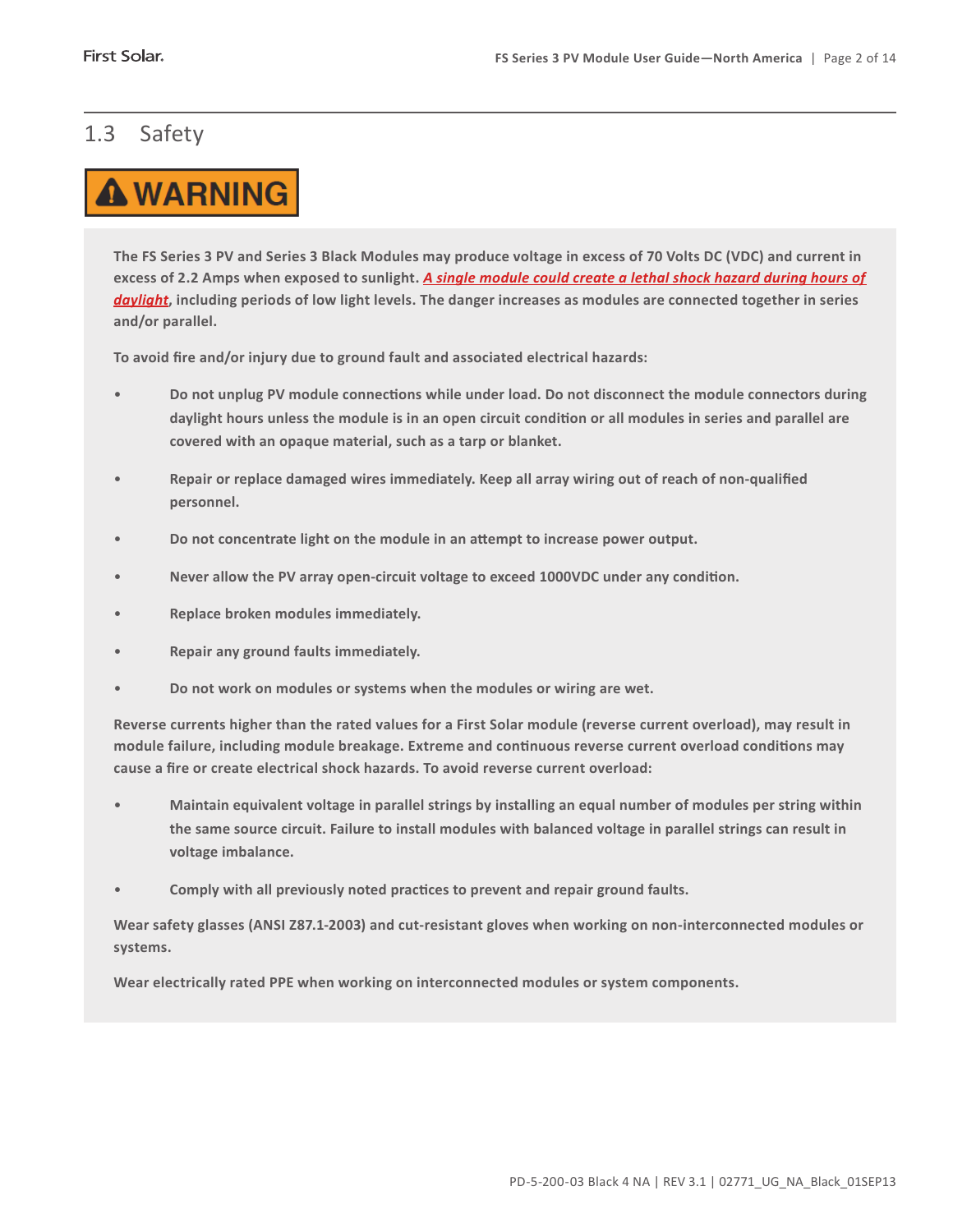## **2 Regulatory Compliance**

It is the responsibility of the installer and/or system integrator to ensure compliance with all local electrical codes which may be applicable to the installation and use of First Solar Series 3 and Series 3 Black PV Modules.

- • Before beginning the PV system design and installation, contact appropriate local authorities to determine local code, permit, and inspection requirements.
- • In the United States, refer to Article 690 of the National Electrical Code (NEC) which applies to "Photovoltaic Systems."
- For systems installed in Canada, installation shall be in accordance with CSA C22.1, Safety Standard for Electrical Installations, Canadian Electrical Code, Part 1.

First Solar FS Series 3 and Series 3 Black PV Modules are Listed by a Nationally Recognized Test Laboratory to UL 1703, the standard for Flat-Plate Photovoltaic Modules and Panels.

To maintain the modules' application as a UL Listed product:

- Use only components that have been Recognized or Listed by Underwriters Laboratories (UL) for their intended purpose.
- • Ensure the PV array open-circuit voltage does not exceed 1000VDC.
- Install modules with mounting systems that have been evaluated for UL Listed application as specified in First Solar Application Note PD-5-320 NA.
- Protect modules from reverse currents in excess of the Maximum Series Fuse rating of 3.5A as specified in First Solar Application Note PD-5-308.

FS Series 3 and Series 3 Black PV Modules meet the requirements of Safety Class II and are tested and certified per IEC 61730 Application Class A for a maximum system voltage of 1000V with maximum overcurrent protection rating of 3.5A.

FS Series 3 and Series 3 Black PV Modules are tested and certified per IEC 61646 for a maximum system voltage of 1000V.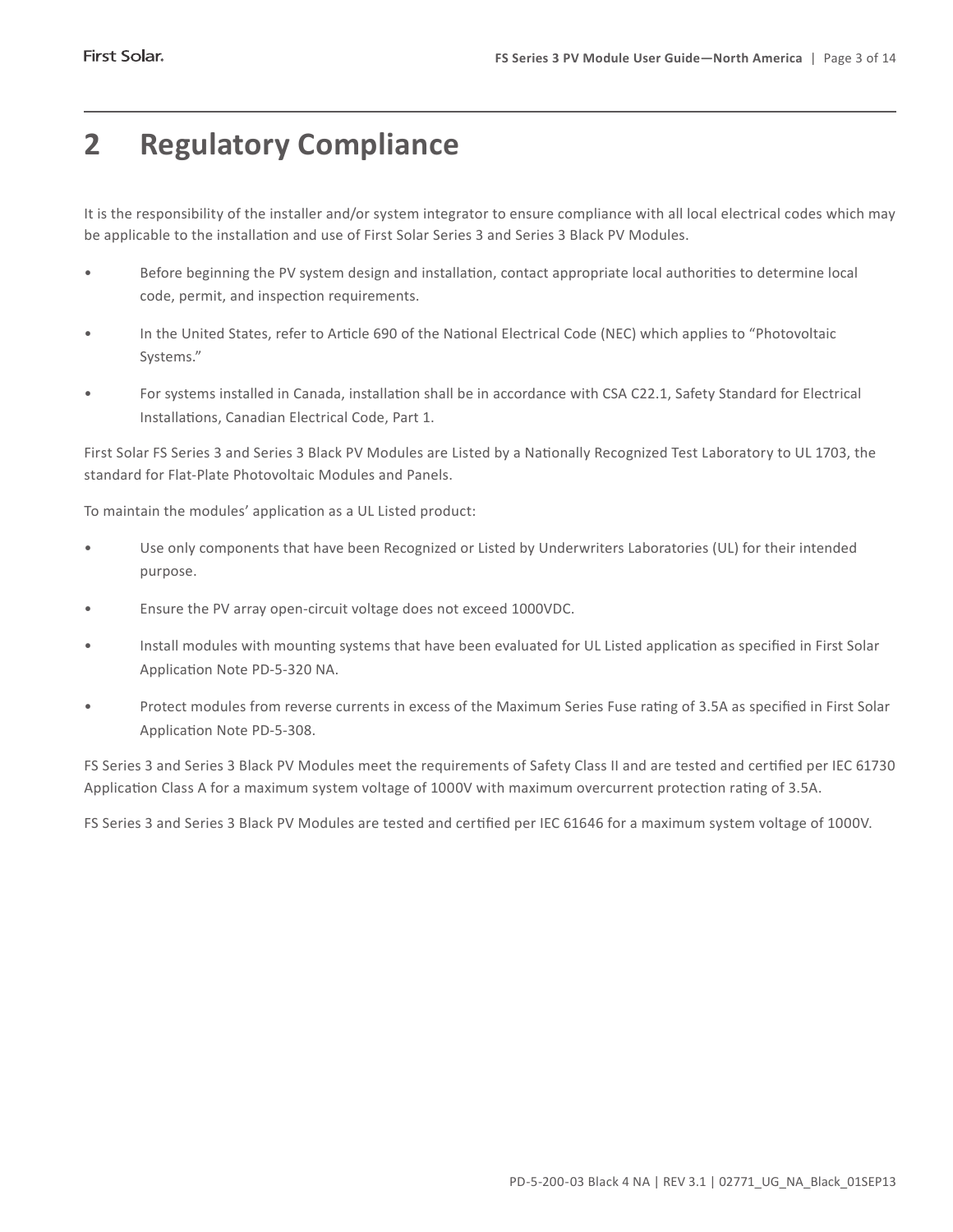| MODEL NUMBERS AND RATINGS AT STC*         |                     |               |               |               |        |        |      |  |  |  |
|-------------------------------------------|---------------------|---------------|---------------|---------------|--------|--------|------|--|--|--|
| <b>Nominal Values</b>                     | FS-382              | <b>FS-385</b> | <b>FS-387</b> | <b>FS-390</b> | FS-392 | FS-395 |      |  |  |  |
| Nominal Power (±5%)                       | $P_{\text{MPP}}(W)$ | 82.5          | 85.0          | 87.5          | 90.0   | 92.5   | 95.0 |  |  |  |
| Voltage at $P_{MAX}$                      | $V_{\text{MPP}}(V)$ | 48.3          | 46.4          | 47.0          | 47.4   | 47.7   | 47.5 |  |  |  |
| Current at $P_{MAX}$                      | $I_{\text{MPP}}(A)$ | 1.71          | 1.83          | 1.86          | 1.90   | 1.94   | 2.00 |  |  |  |
| Open Circuit Voltage                      | $V_{oc}(V)$         | 60.8          | 60.5          | 60.5          | 60.5   | 60.5   | 60.5 |  |  |  |
| <b>Short Circuit Current</b>              | $I_{sc}(A)$         | 1.94          | 1.94          | 1.99          | 2.06   | 2.11   | 2.17 |  |  |  |
| $V_{sys}(V)$<br>Maximum System Voltage    |                     | 1000          |               |               |        |        |      |  |  |  |
| $I_{CF}(A)$<br><b>Maximum Series Fuse</b> |                     | 3.5           |               |               |        |        |      |  |  |  |

## **3 Electrical Specifications**

\* As received and stabilized ratings at Standard Test Condition (1000W/m<sup>2</sup> , AM 1.5 25°C Cell Temperature) +/-10%

Electrical specifications are subject to change. See the module label for additional electrical ratings.

### 3.1 System Derating Factors

Under normal conditions, a photovoltaic module may experience conditions that produce more current and/or more voltage than reported at Standard Test Conditions. Accordingly, when determining component ratings, the values listed for open circuit voltage should be multiplied by a calculated factor based on the low temperature open circuit voltage temperature coefficient. Refer to First Solar Application Note PD-5-435 for additional information on the calculation of this voltage multiplication factor. Values listed for current should be multiplied by 1.25. Refer to Section 690-8 of the National Electrical Code for an additional multiplying factor of 125 percent (80 percent derating) which may be applicable in computation of maximum circuit current for proper conductor sizing. Adjustments of those factors might be needed to respect site specific climate conditions.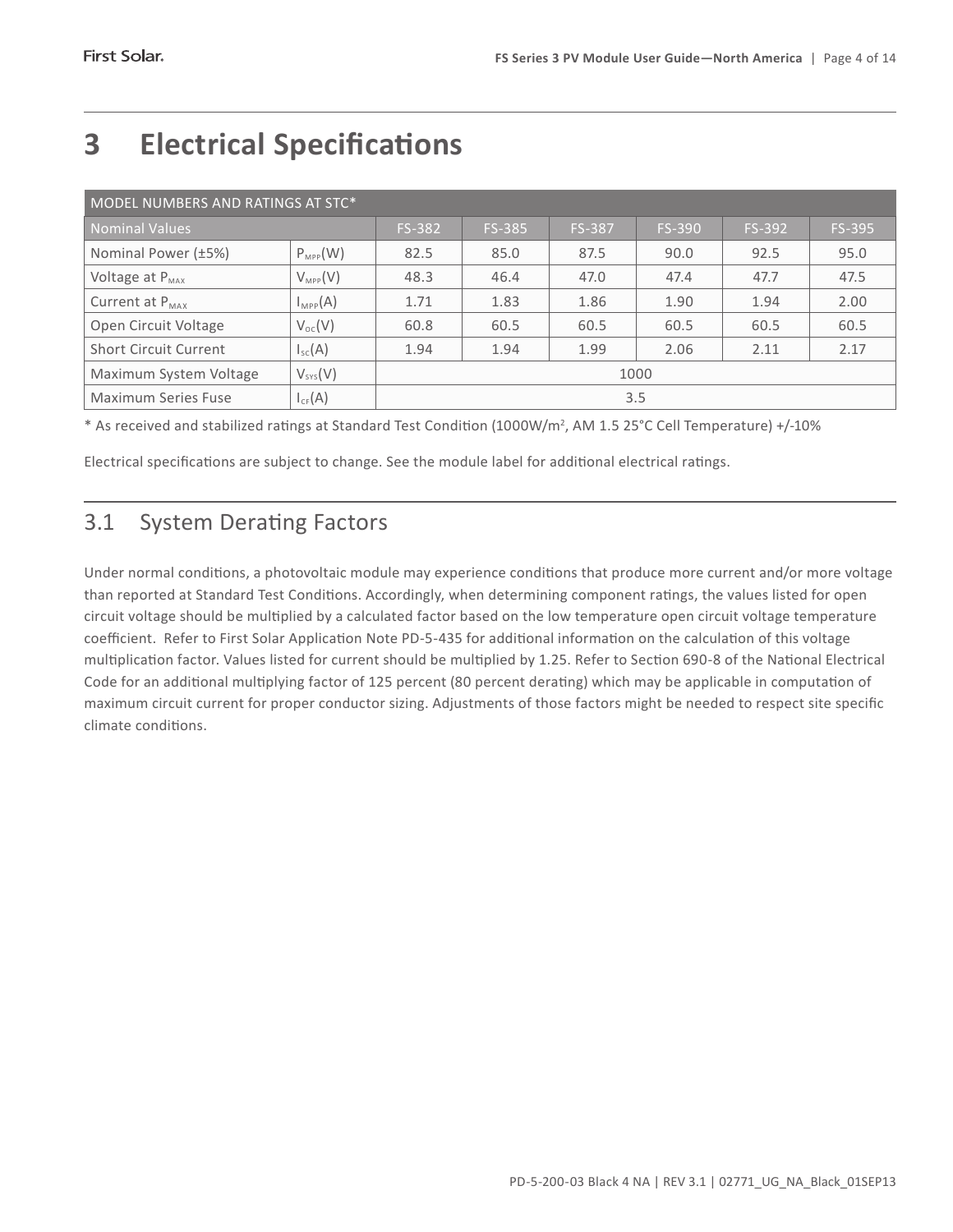## **4 Installation**

### 4.1 Mounting



**Physically damaged modules may cause ground faults and associated electrical hazards. To avoid these conditions:** 

- Handle modules with care during installation, as heavy impact on the front, back, or edges could result in damage **to the module. Do not walk or stand on modules.**
- Do not stack or carry multiple modules on top of one another after removal from factory packaging to minimize **the risk of breakage.**





**Do not install the modules in high wind or wet conditions to reduce the likelihood of injury.**

**Wear safety glasses (ANSI Z87.1-2003) and cut-resistant gloves when working on non-interconnected modules or systems.**



**Wear electrically rated PPE when working on interconnected modules or system components.**

Mounting of the FS Series 3 and Series 3 Black PV Module to a suitable structure can be done by attaching the module directly to the structure using retaining clips (see Figure 5.1).

The module is considered to be in compliance with UL 1703 only when the module is mounted in the manner specified by the mounting instructions specified in First Solar Application Note PD-5-320 NA.

Any module without a frame (laminate) shall not be considered to comply with the requirements of UL 1703 unless the module is mounted with hardware that has been tested and evaluated with the module under this standard or by a field Inspection certifying that the installed module complies with the requirements of UL 1703. The FS Series 3 and Series 3 Black PV module is a frameless laminate and is considered to be in compliance with UL 1703 only when the module is mounted using approved hardware in the manner specified by the mounting instructions in First Solar Application Note PD-5-320 NA.

Additional mounting systems may be approved for use. Retaining clip designs must meet the technical requirements specified in First Solar Application Note PD-5-320, and must be approved for use by First Solar prior to installation. The mounting system design must provide adequate support for the glass laminate module to prevent damage from occurring when the module is subjected to wind loads of 130km/h (80.8 mph), with a safety factor of 3 for gusty conditions. The location of the clips shall be along the 1200mm (47.25 in) length of the module and the center point of the clip shall be located between 250mm (9.84 in) and 300mm (11.81 in) from the module edge. See Figure 5.1 for allowed location. Rubber gasket material, or equivalent, must be used between the module and both the clip and mounting structure to provide adequate protection of the glass laminate module. No direct contact of rigid structures is permitted against the surface or edges of the glass laminate.

All mounting structures must provide a flat plane for the modules to be mounted on, and must not cause any twist or stress to be placed on the module.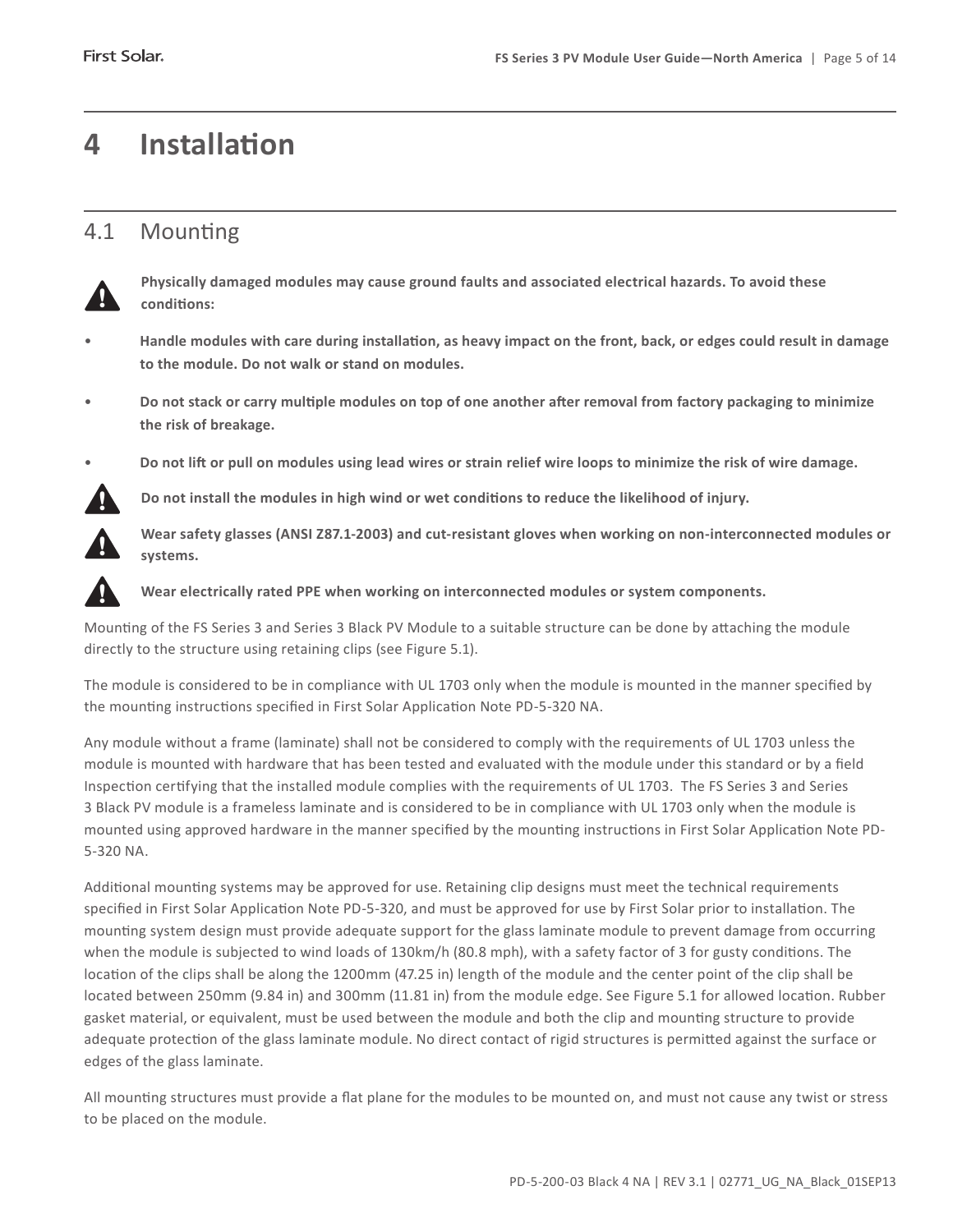Modules should not be installed in a way that restricts air circulation to the backside of the module. Modules generate heat and require adequate airflow for cooling.

Installation locations and module support structures should be selected to ensure modules and connectors (open or mated) are never submersed in standing water. First Solar modules are tested and certified for applications involving pressures from snow/ice/wind up to 2400 Pa (50.13 lb/ft2) when mounted properly. Snow drifts could result in a nonuniform loading of the modules which exceeds the tested pressure. If it is expected that loads will exceed 2400 Pa (50.13 lb/ft2), it is recommended to clear snow from modules, and ensure that ice/thaw/freeze cycles under snow drifts do not result in excessive stresses on the module.

Heavy construction and trenching should be completed prior to module installation to minimize debris and dust.

Ensure any soil binding agents or salts used for on-site dust control do not spray, splash, or drift onto the surface of the modules.

The UL approved design load of FS Series 3 and Series 3 Black PV Modules is 30 lb/ft2 (1436 Pa).

Maximum allowable pressure on modules may not exceed 2400 Pa (50.13 lb/ft2) without additional module support that must be tested and approved by First Solar.

For rooftop mounting, modules must be mounted over a fire resistant roof covering rated for the application. The recommended minimum standoff height is 3.25 in (82.55 mm). Modules used in UL Listed rooftop applications must be installed with approved mounting systems as specified in First Solar Application Note PD-5-320 NA. If alternate mounting means are employed, this may affect the Listing fire class ratings. The fire rating of this module is valid only when mounted in the manner specified in the mechanical mounting instructions.

### 4.2 Location, Angle and Tilt

To maximize performance, modules should be located in an area that receives direct sunlight from mid-morning to midafternoon (typically 9:00 a.m. to 3:00 p.m.). Installation must avoid locating the modules where shadows may be caused by buildings, trees, etc.

PV performance modeling software should be used to determine the optimum orientation and tilt angle for each location.

For tilted free-field applications where there is row to row shading, it is required to install the modules in landscape orientation. Please refer to First Solar Application Note PD-5-425-03 for additional information.

### 4.3 Module Shading Considerations

To minimize the risk of module shading damage please follow the Module Shading Field Guide PD-5-366. Instances of shading that will lead to a voided warranty include the High Risk listed items below.

#### **High Risk (Prohibited) Shading**

1. Resting or adhering slender objects (tools, brooms, clothing, wires, tape) on sunny side of operating modules, or within inches above operating modules, especially when shadow oriented parallel to cells, can create high risk of undesirable shading.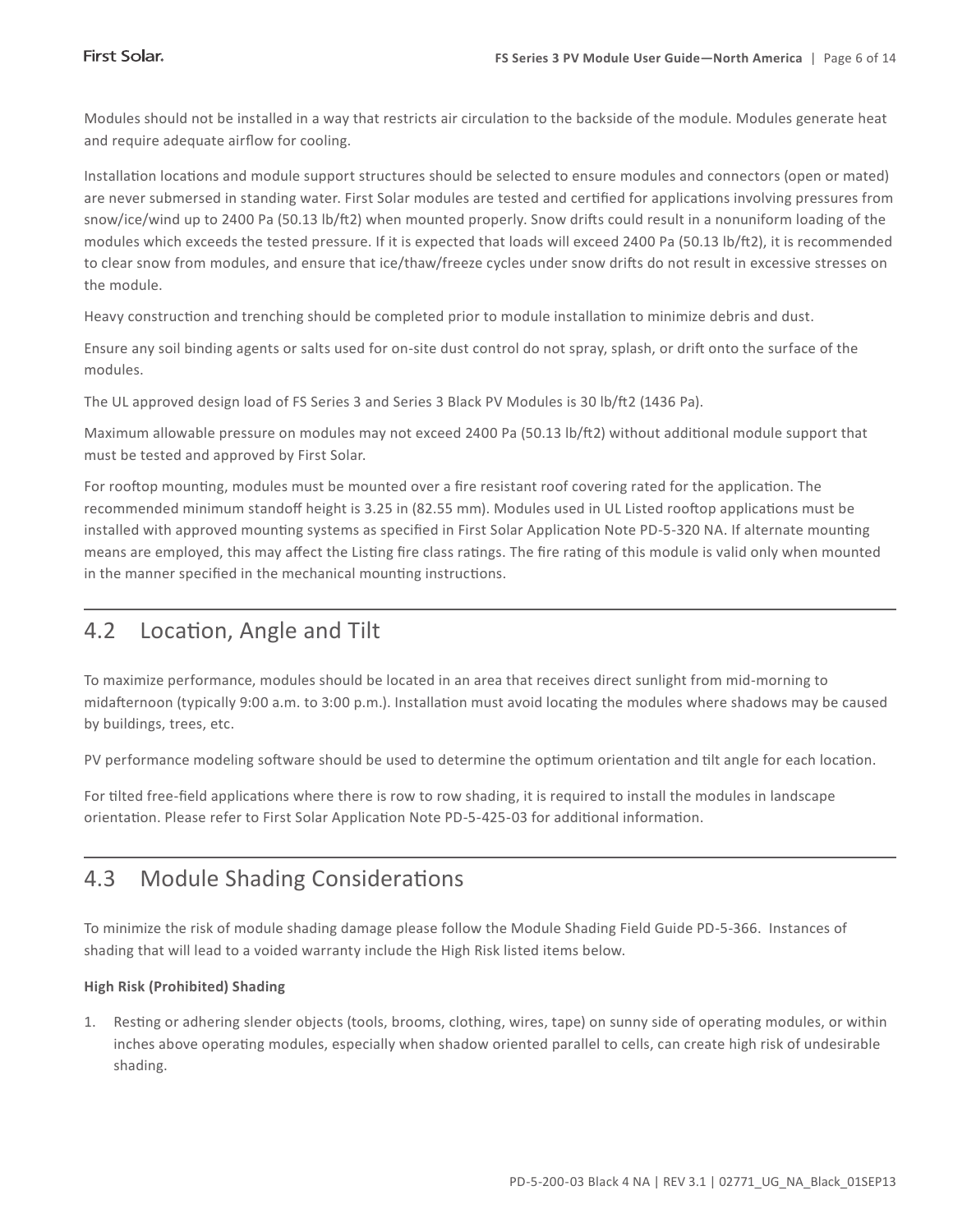- 2. Fixed objects within ~5-7 feet above operating modules that cast a shadow over the long dimension of the cell should be avoided. Close objects like posts, ropes, signs, fences, or equipment can begin to increase risk of partial shading of full cells when nearer than ~5-7 feet from the sunny-side of operating module.
- 3. Working continuously with outstretched arms or tools over operating modules can create high risk of undesirable shading.
- 4. A support frame or mounting method on the short edge(s) of modules that fully shades the entire length of a cell (either partially or completely) can create a high risk of undesirable shading.
- 5. Cleaning apparatuses, including cleaning robots and other mechanisms that traverse the module repeatedly while the system is operating (unless evaluated and approved by First Solar).

### 4.4 Electrical Interconnection

First Solar FS Series 3 and Series 3 Black PV Modules are pre-configured with industry standard connectors that are "touch proof" with all live parts protected against accidental contact and protected against polarity reversal. The connectors are UV and weather resistant from –40°C to +90°C, and rated for 1000VDC and 30A (minimum, before derating for ambient temperature). 



**Damaged wires, connectors, or junction boxes may cause ground faults, and associated electrical hazards, including electrical shock. To avoid these conditions:**

- Protect unmated connectors from dust and moisture by using sealing caps (not provided, available from connector **manufacturer).**
- • **Limit module connectors to 10 or fewer plug cycles.**
- Do not pull lead wires tight at any time. After installation, the connected wire must not be under stress or tension.
- • **Do not use junction box assembly or lead wire strain relief loops to secure excess wire or to bear weight in excess of a module's own wire and mated connector pair.**
- • **Connector bodies and cables should not be tightly secured at both ends to any mounting structure to allow for thermal expansion and contraction.**
- • **Secure wire or connected components so that no loose wires or components are hanging within 1.5 feet (0.46m) of the ground in free field applications, and so that wire/components are hanging clear of roof coverings or pooled water in rooftop applications.**
- • **Ensure connectors are fully mated.**
- • **Ensure wire securement methods, such as use of cable ties, do not damage wire insulation. The minimum module lead wire bend radius is 5 times wire diameter. Observe minimum bend radius specifications on all other PV system wiring.**
- • **Ensure wires are not in contact with sharp edges of the mounting structure to avoid abrading the wire sheath.**
- Inspect and maintain wire management requirements over the life of the plant.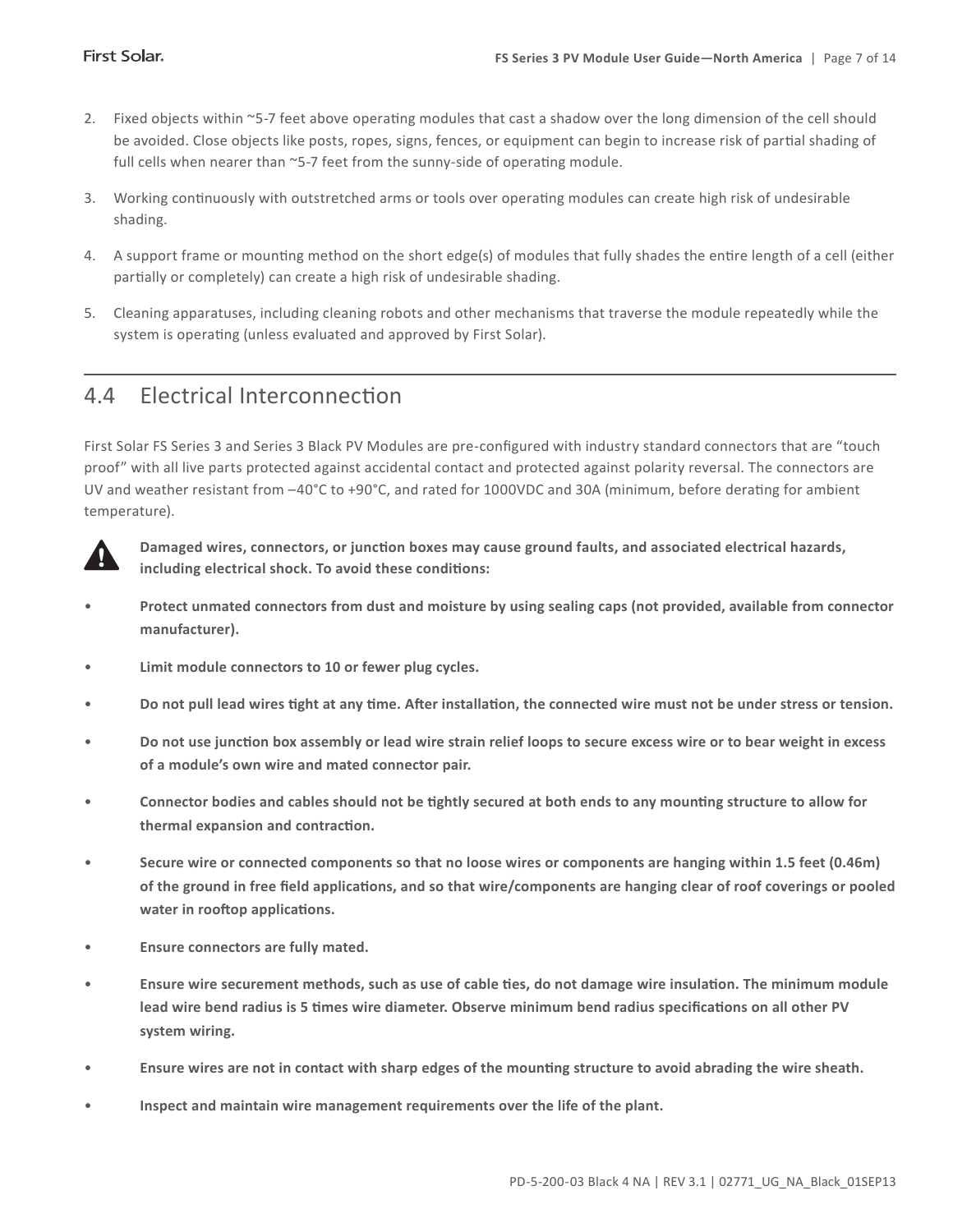

**Modules with different FS Series numbers (i.e. FS 2 vs. FS 3) have significantly different electrical operating characteristics and should not be interconnected within the same inverter to prevent power output loss and voltage imbalance conditions that may create the risk of reverse current overload.**

FS Series 3 and Series 3 Black modules are electrically compatible, but may vary in module connector type. Certain certifying bodies may not certify interconnection of these different connector types. In these cases, module-module and moduleharness connections must either be like for like suppliers or adapter cable connections would be needed.

Module to module and module to harness interconnection is advised to be done between same manufacturer and type of connectors. The First Solar module warranty is not affected by the interconnection of different supplier connectors, however, First Solar cannot guarantee that different connector types will be mateable in every connection instance.

Components used to interconnect the modules must be compatible with the connectors, and provide proper system operation and fault protection as required by any applicable codes. Field wiring must be rated for 90°C, and be of a type approved for use in accordance with the NEC.

When connecting First Solar FS Series 3 and/or Series 3 Black PV Modules in a series string, ensure that the system design voltage limit is not exceeded. For 1000VDC applications, this is typically ensured by limiting series strings to 15 modules or less. For 600VDC applications, this is typically ensured by limiting series strings to 9 modules or less.

FS Series 3 and Series 3 Black PV Modules are designed for interconnection with grid-tie PV inverters. For off-grid applications, modules must be coupled with maximum power point tracking (MPPT) charge controllers or otherwise maintained at their maximum power point. All inverters must meet the technical requirements specified in First Solar Application Note PD-5-310 and must be approved for module compatibility by First Solar prior to installation. When connecting modules or module strings in series ensure inverter ratings are appropriate.

Open circuit exposure may accelerate module efficiency loss and should therefore be minimized. First Solar requires that modules not be operated in open circuit conditions for more than ninety (90) cumulative days to avoid a potential reduction in energy output over the life of the modules.

Modules must not be operated under short circuit conditions for extended durations. Short circuit operation is not an approved mitigation technique for open circuit exposure.

### **4.4.1 Grounding Method**

Per the requirements of UL 1703, a module with exposed conductive parts is considered to be in compliance with UL 1703 only when it is electrically grounded in accordance with the instructions presented and the requirements of the National Electrical Code.

First Solar FS Series 3 and Series 3 Black PV Modules have no exposed conductive surfaces and do not require equipment grounding as long as a clip length of 100mm for a standard 4 clip mounting is not exceeded. In the U.S., the mounting structure must be grounded per the requirements of the NEC, sections 250 and 690.

First Solar recommends negative pole DC electrical system grounding for large utility scale systems.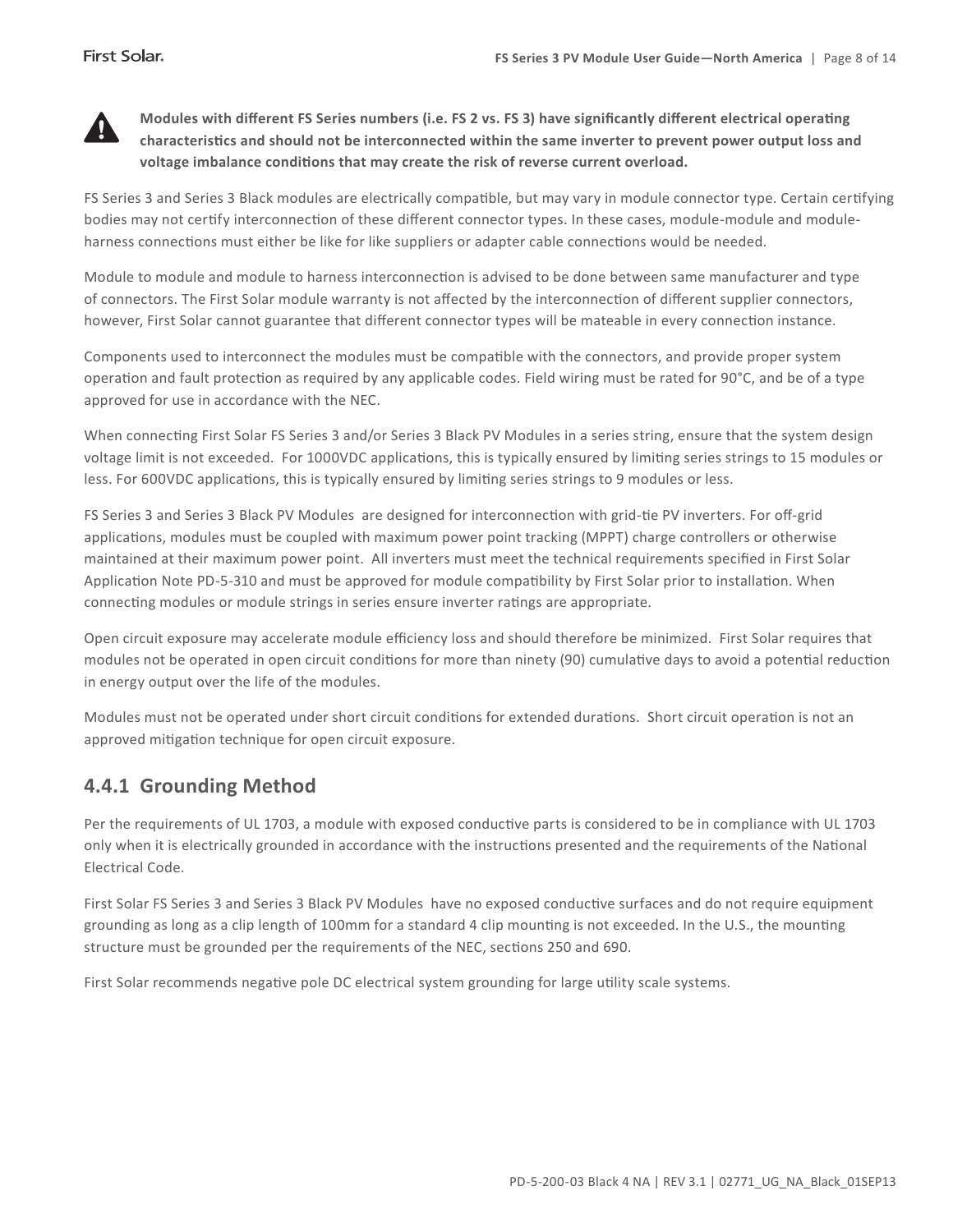#### **4.4.2 Overcurrent Protection**

FS Series 3 and Series 3 Black modules have a maximum series fuse rating of 3.5A as defined by UL 1703 test methods.

FS Series 3 and Series 3 Black modules have a maximum overcurrent protection rating of 3.5A as defined by IEC 61730 test methods.

PV systems should be designed to comply with and provide module overcurrent protection consistent with local codes as appropriate for the intended application class of the system.

Please refer to FS Application Note PD-5-308 for additional information on module overcurrent protection.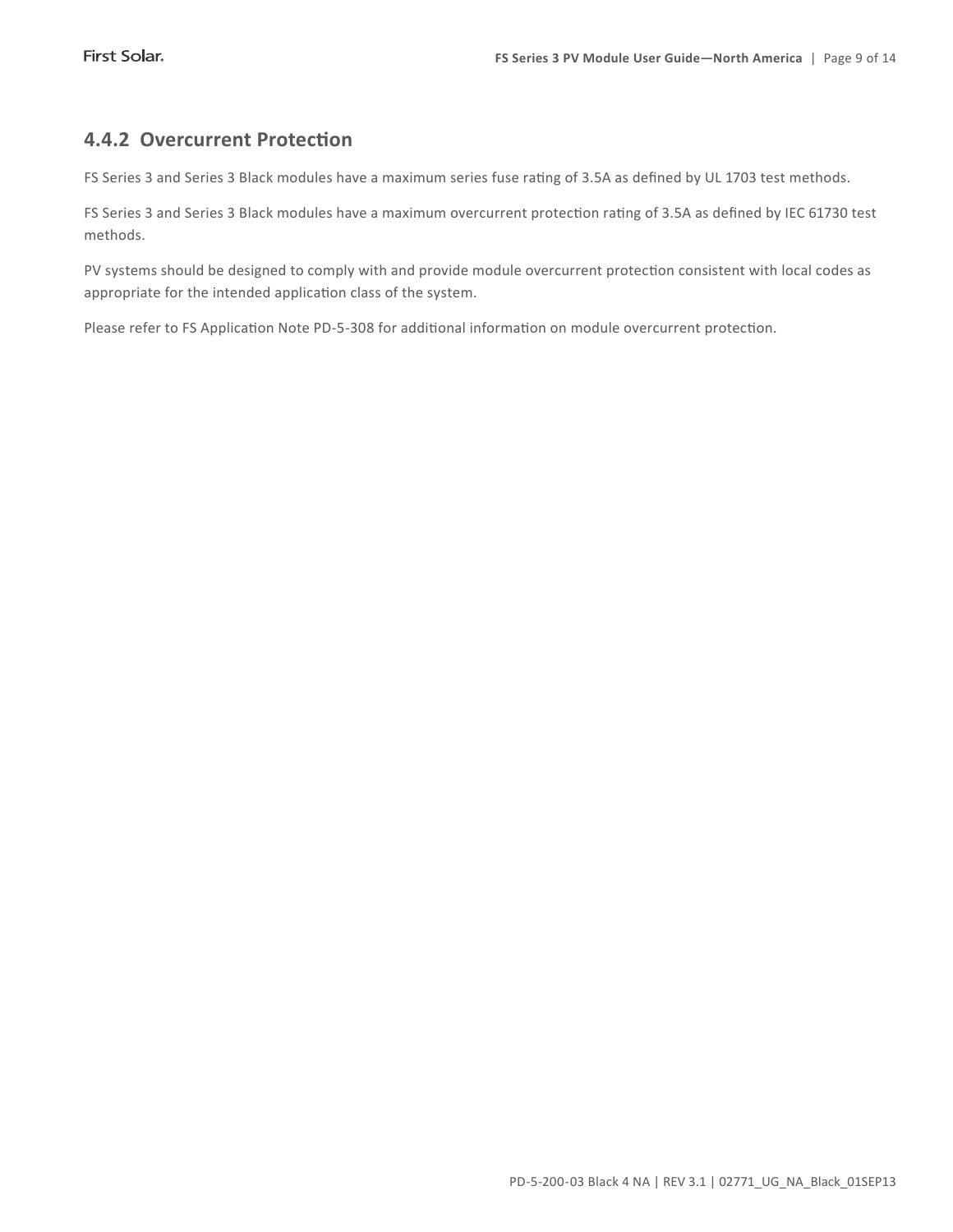## **5 Mechanical Specifications & Drawings**

#### **Table 5.1: Mechanical Specifications**

| Specifications               | FS Series 3 and Series 3 Black PV Module |                        |  |  |  |  |
|------------------------------|------------------------------------------|------------------------|--|--|--|--|
| Length                       | 1200 mm                                  | 47.25 in               |  |  |  |  |
| Width                        | 600 mm                                   | 23.63 in               |  |  |  |  |
| <b>Thickness</b>             | $6.8$ mm                                 | $0.27$ in              |  |  |  |  |
| Area (total aperture)        | $0.72 \text{ m}^2$                       | $7.75$ ft <sup>2</sup> |  |  |  |  |
| Weight                       | $12$ kg                                  | $26.5$ lbs             |  |  |  |  |
| Fire Rating                  | Class B (Class A Spread of Flame)        |                        |  |  |  |  |
| <b>Operating Temperature</b> | $-40^{\circ}$ C to $+85^{\circ}$ C       |                        |  |  |  |  |



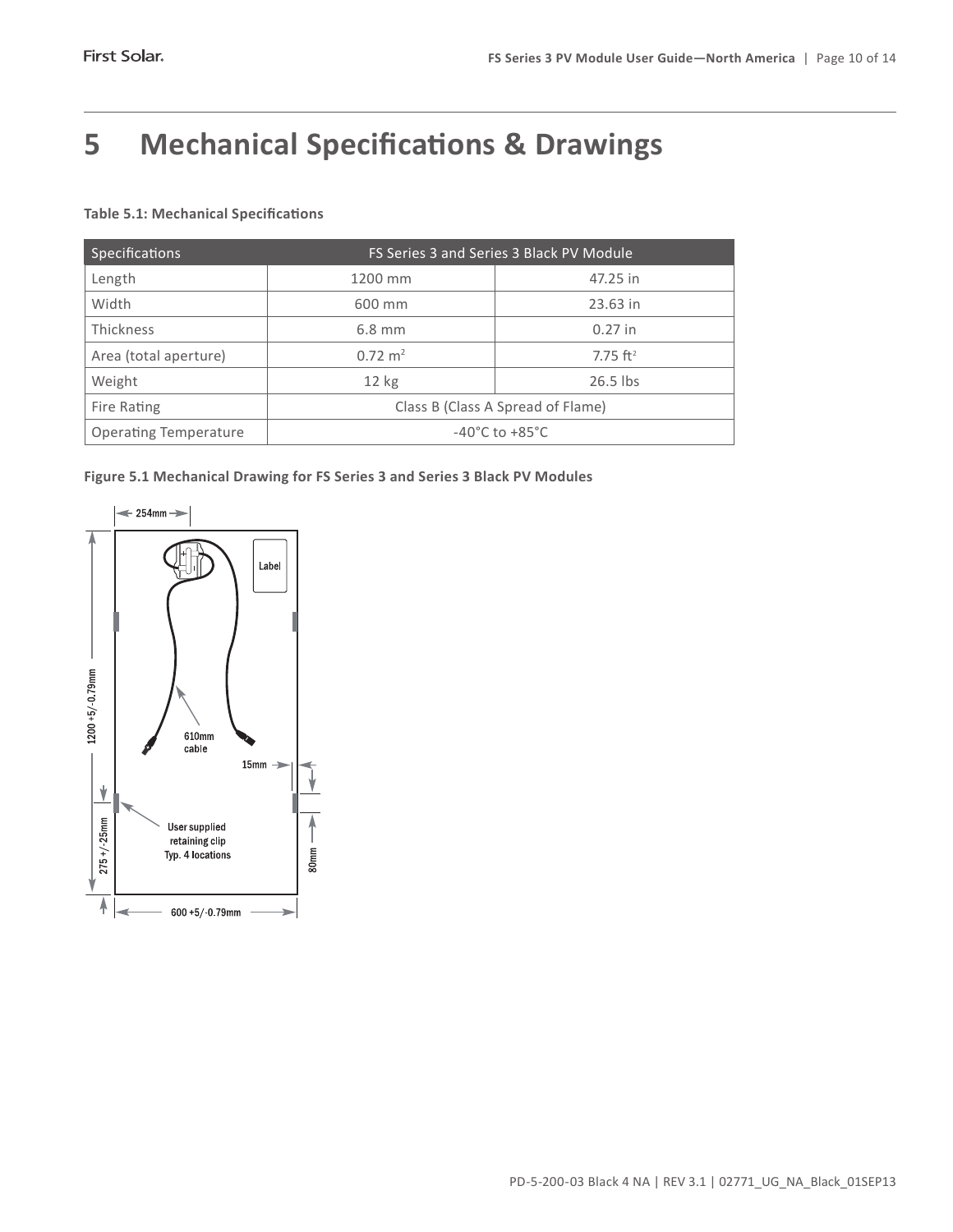## **6 Proper Operating Conditions**

The proper operating condition requirements listed below must be maintained.

**Important: Failure to maintain proper operating condition requirements for the modules will void the warranty (refer to First Solar FS Series Module Warranty Terms & Conditions PD-5-102).**

Requirements:

- First Solar requires installers to use commercially reasonable efforts to grid-connect the modules as soon as practicable to prevent open circuit exposure or to use mitigation techniques (resistive load banks) to maintain conditions equivalent to normal loaded maximum power point (MPP) operation. First Solar must be notified in writing prior to exceeding 90 days of cumulative module operation in open circuit conditions. Upon conclusion of open circuit exposure, this notification must be supplemented to report total time in open circuit on a per inverter basis. Failure to complete this notification in a timely manner may void module warranty coverage at the election of First Solar. First Solar reserves the right to modify module power output warranty coverage in the event 90 day open circuit exposure is exceeded.
- Short circuit operation is permitted only during short duration system safety testing or in failsafe system states.
- All electronic components that are interconnected to modules must have an operating voltage window that matches the maximum power point of the array, and be capable of operating the array at the maximum power point at all times.
- All electronic components that are interconnected to modules must be rated for the maximum operating voltage of the array.
- Modules must have adequate ventilation and airflow to prevent excessive operating temperatures above 85 degrees C.
- Modules must not be partially shaded by obstructions at times of high irradiance (typically between 9:00am and 3:00pm). Module row-to-row shading in landscape orientation is acceptable; Module row-to-row shading in portrait orientation is prohibited.
- Modules must not be used in positive-grounded or bi-polar systems.
- Strain relief cable ties must not be removed
- If module cleaning is undertaken, modules must be cleaned only when in open circuit either disconnected from load, or during times when inverter is turned off and otherwise in accordance with PD-5-804 "FS Series PV Module Cleaning Guidelines".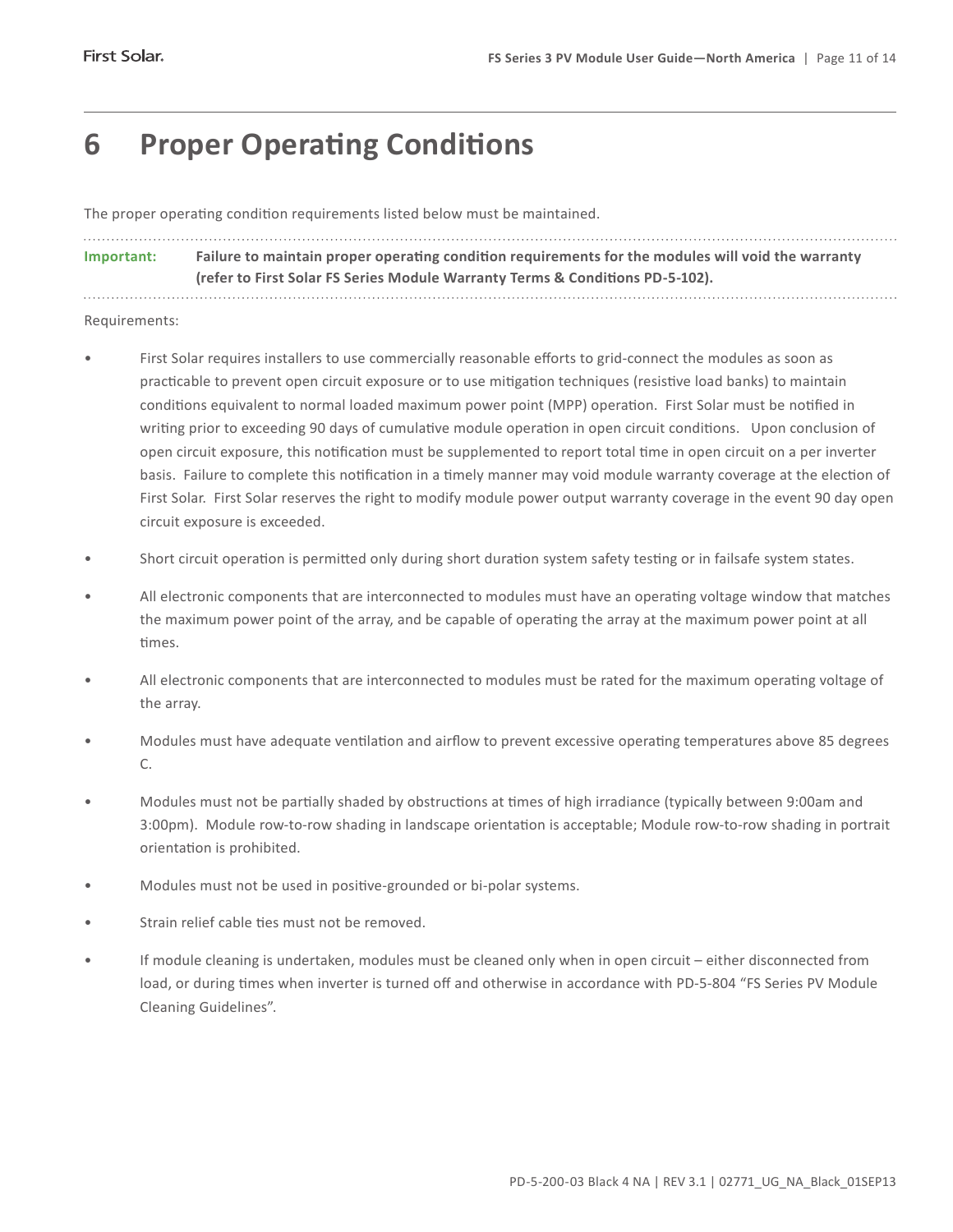### **7 Service**

- • Periodically, annually at a minimum, inspect modules for any signs of damage or broken glass.
- Broken modules should be replaced immediately. If broken modules are found, place material into a closed container for return to First Solar module recycling program. Please visit www.firstsolar.com/recycling for further details on the recycling program.
- • Check that all electrical connections are tight and corrosion free.
- Large amounts of dust and dirt on the surface of the module can reduce the power produced. Natural rainfall will typically remove most dust. Should auxiliary cleaning be required, please refer to "FS Series PV Module Cleaning Guidelines" (PD-5-804) for additional information.

The most common causes of lower than expected PV system power output are:

- Inverter failure
- • Improper or faulty field wiring or connections
- • Blown fuses or tripped circuit breakers
- Excessive amounts of dirt and dust on the modules
- Shading of modules by trees, poles, or buildings
- • Improperly calibrated or malfunctioning monitoring equipment

## **8 Warranty Terms & Conditions**

Please refer to, "First Solar FS Series Module Warranty Terms & Conditions" (PD-5-102) for warranty terms, limitations, and product return policies.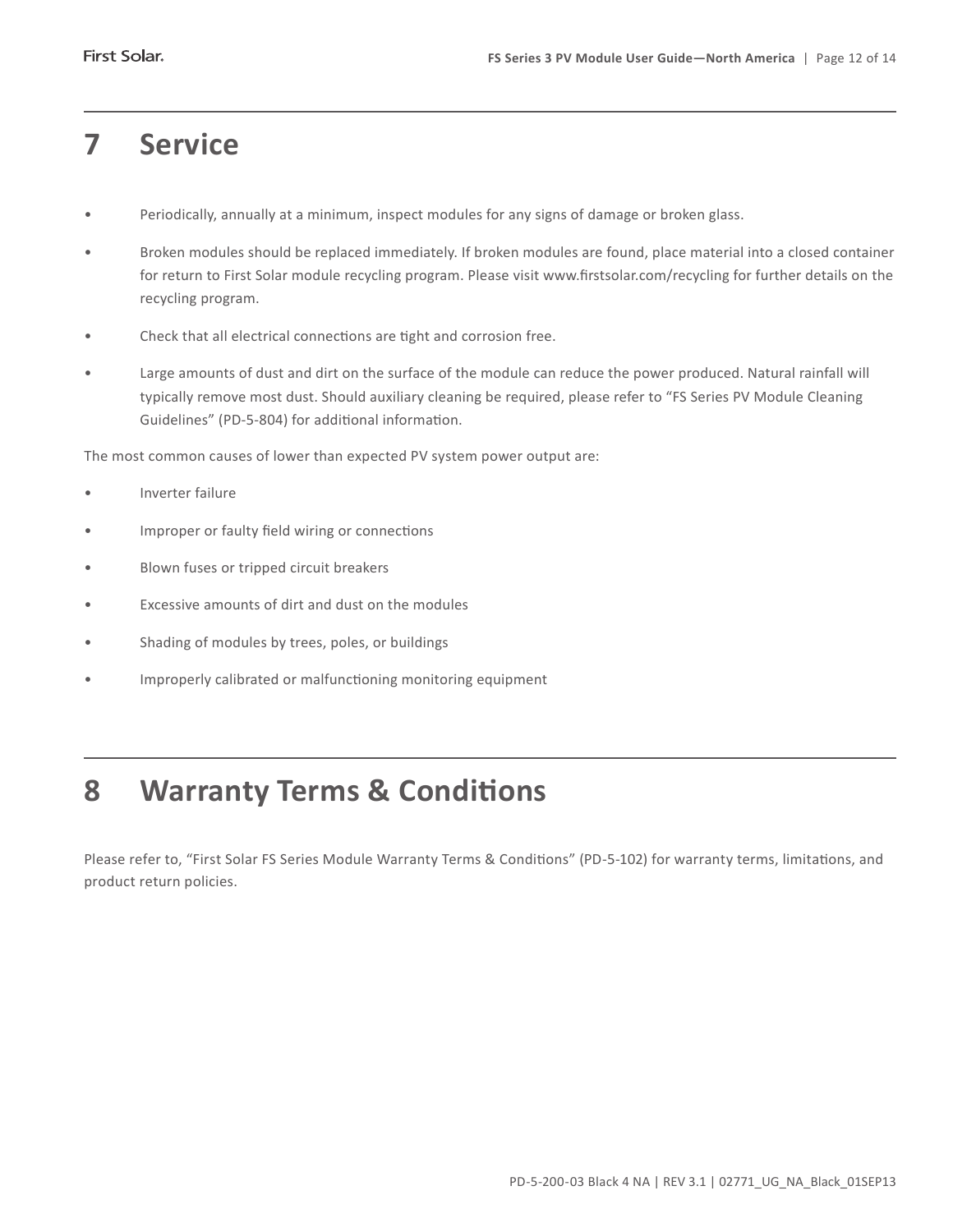## **9 Notice**

Changes to certain components of the module are common as First Solar continuously strives for product improvements. Changes may be a result of component improvements or changes by a supplier, or by minor design modifications initiated by First Solar. All products within the same model classification remain functionally equivalent and fully compatible with one another, even though there may be slight differences. Modifications that do not impact the functionality of the product will typically be made without customer notification. Internal testing, and review or retesting by a certifying agency, will be completed before component or design changes are introduced into the manufacturing process.

First Solar reserves the right to make changes in solar module design and/or specifications at any time without notice. Accordingly, the reader is cautioned to verify that data sheets are current before placing orders or finalizing system permitting and/or design. Information furnished by First Solar is believed to be accurate and reliable. However, no responsibility is assumed by First Solar or its subsidiaries for its use; nor for any infringements of patents or other rights of third parties which may result from its use. No license is granted by implication or otherwise under any patent or patent rights of First Solar or its subsidiaries.

In the event of a conflict between this module User Guide and the instructions of one of the system component manufacturers, the system component instructions should prevail.

For information regarding First Solar and its products, please visit www.firstsolar.com. For technical support, please contact technicalsupport@firstsolar.com.

#### **Global**

First Solar, Inc. P.O. Box 730 Toledo, OH USA 43697-0730

Tel: +1 (602) 414-9300 Fax: +1 (602) 414-9400 Web: www.firstsolar.com Email: info@firstsolar.com